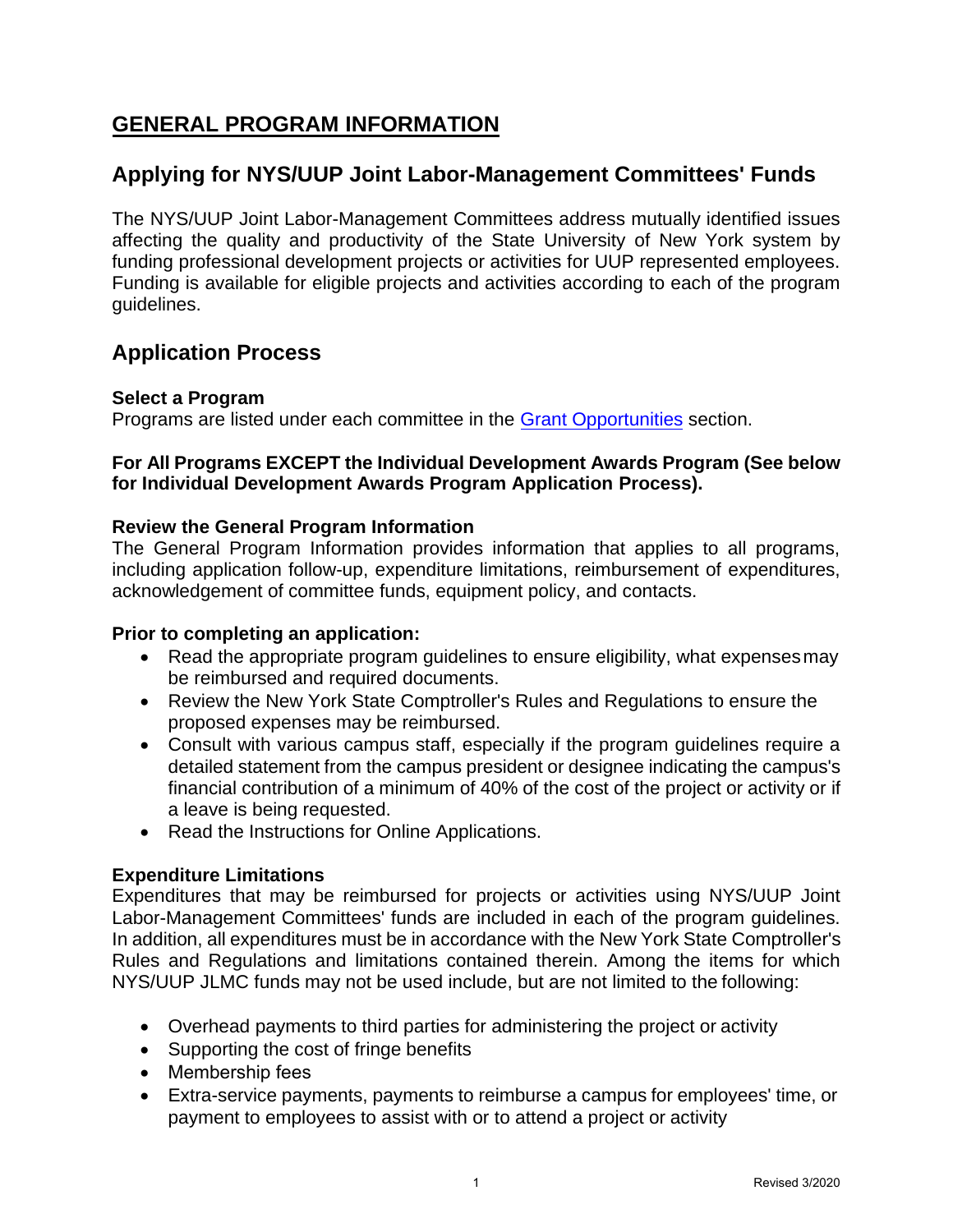- Payment to research assistants or research subjects
- Purchasing food for conferences, seminars, workshops, or any other events
- Purchasing or renting equipment
- Purchasing consumable, or non-consumable supplies, including computers, and laptops
- Purchasing furniture
- Payment for using space on or off campus

Whenever possible, trainers or consultants from the State University of New York or on state contract must be used. Consultants who are not on state contract must be hired in compliance with the New York State Comptroller's Rules and Regulations and pertinent procurement laws.

The applicant is strongly encouraged to contact the NYS/UUP Joint Labor-Management Committees staff or the campus fiscal office to ensure that the expenditures are in conformity with the New York State Comptroller's Rules and Regulations, campus fiscal policy and the amount specified in the award letter.

## **Reimbursement of Expenditures**

Expenditures incurred for a project or activity will be reimbursed only after proof has been submitted that the services have been rendered and the expenditures incurred have been paid. New York State vouchers, with accompanying original receipts, must be submitted to the campus fiscal office, except for employees who have been retrenched, within thirty (30) days after completing the project or activity, or within thirty (30) days of receiving the award notification if the funded project or activity has already been completed.

#### **Reimbursement of Expenditures for Retrenched Employees**

Reimbursement for expenses for employees who no longer have a campus affiliation are processed by the NYS/UUP Joint Labor-Management Committees' staff. Vouchers and receipts that are not submitted in a timely manner may result in forfeiture of entitlement to reimbursement.

#### **Application Review**

A joint committee comprised of representatives from the State and United University Professions reviews each application. A determination for awarding NYS/UUP Joint Labor-Management Committees funds is made at the discretion of the joint committee and is based on a competitive process that includes the availability of funds. In general, applicants can anticipate a decision within 45-60 days of the application deadline or receipt of the completed application if there is no specified deadline. An incomplete application will not be considered. The joint committee's decision is final and there is no appeal process.

#### **Applicant Notification**

Once a decision is made by the joint committee, a notification letter is sent by the NYS/UUP Joint Labor-Management Committees staff to the applicant, the campus